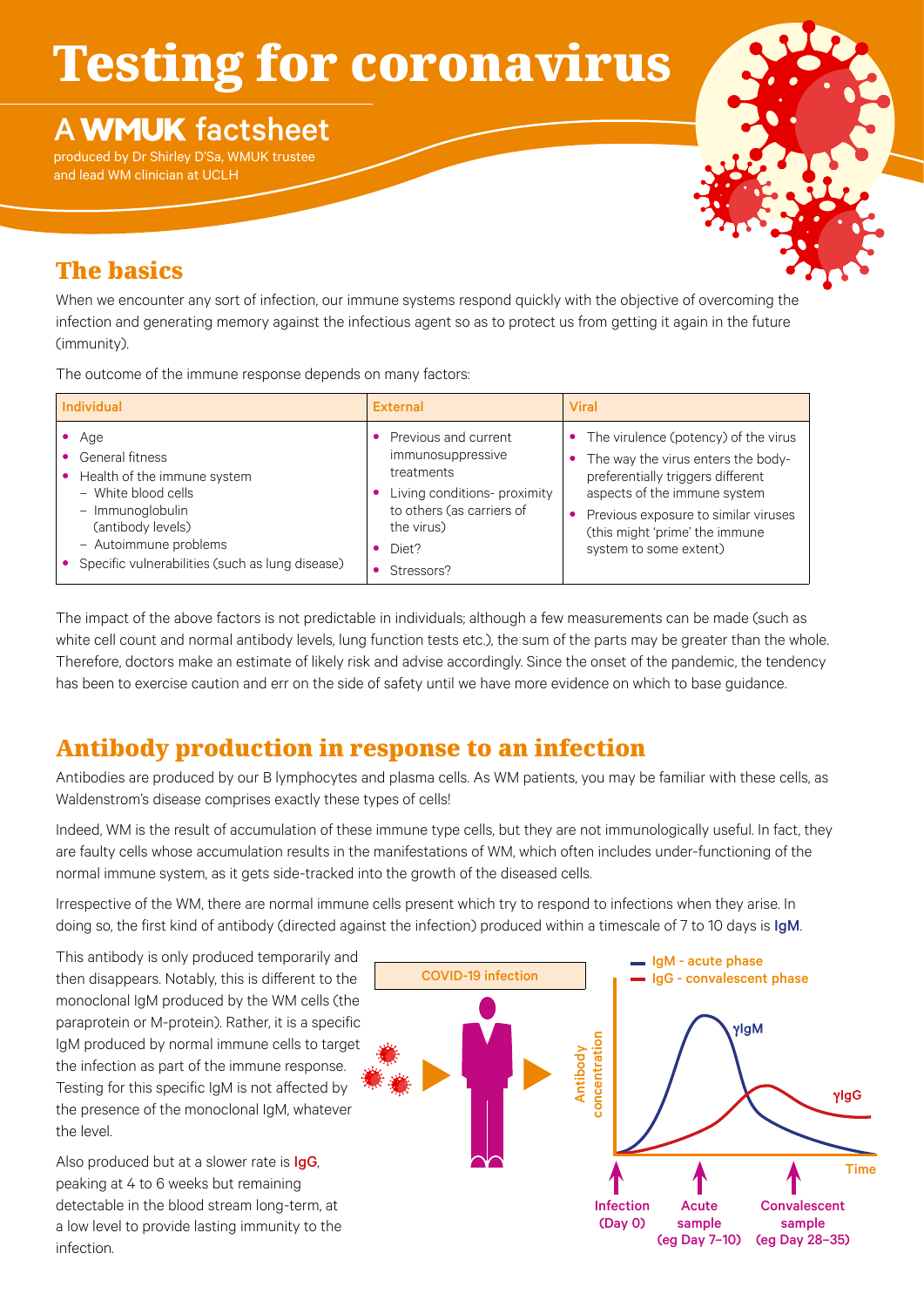

#### What is known about the immune response to COVID-19?

COVID-19 is the name given to the disease caused by the novel SARS-CoV-2 virus that has reached pandemic proportions since its discovery in China, in November 2019. It is a type of coronavirus – of which many strains already exist, resulting in generally mild respiratory tract infections including the common cold.

Previous more serious coronavirus outbreaks in so called zoonotic viruses (those that cross from animals to humans) include SARS-CoV and MERS, which caused outbreaks in China and the Middle East respectively. For incompletely understood reasons, those outbreaks were contained and did not reach the rest of the globe.

As COVID-19 is a new infection in humans, we are still gaining information about its behaviour as it infects humans as well as how the human immune system responds (with all the caveats in the table below).

The immune response clearly varies with some persons being asymptomatic while others experiencing a so-called 'cytokine storm' which is a vigorous immune reaction to the virus resulting in severe infection, sometimes resulting in death.

| <b>Type of test</b>               | <b>Molecular test</b>                                                                                                                                                                                                                                                                                                                                                                                                                                                                                                        | <b>Antibody test</b>                                                                                                                                                                                                                                                                                                                                                                                                                                                                                                                    | <b>Antigen test</b>                                                                                                                                                                                                                                                                                                                                    |
|-----------------------------------|------------------------------------------------------------------------------------------------------------------------------------------------------------------------------------------------------------------------------------------------------------------------------------------------------------------------------------------------------------------------------------------------------------------------------------------------------------------------------------------------------------------------------|-----------------------------------------------------------------------------------------------------------------------------------------------------------------------------------------------------------------------------------------------------------------------------------------------------------------------------------------------------------------------------------------------------------------------------------------------------------------------------------------------------------------------------------------|--------------------------------------------------------------------------------------------------------------------------------------------------------------------------------------------------------------------------------------------------------------------------------------------------------------------------------------------------------|
| What is it?                       | Molecular tests detect genetic material<br>(RNA) from the virus at the site of<br>infection (the respiratory tract).                                                                                                                                                                                                                                                                                                                                                                                                         | This test detects the antibodies produced<br>in response to the infection (IgM or IgG).                                                                                                                                                                                                                                                                                                                                                                                                                                                 | The newest of all tests.<br>which detects pieces of the<br>virus that are recognised by<br>the immune system.                                                                                                                                                                                                                                          |
| Sample needed                     | A nose or throat swab                                                                                                                                                                                                                                                                                                                                                                                                                                                                                                        | Blood sample                                                                                                                                                                                                                                                                                                                                                                                                                                                                                                                            | Nose swab                                                                                                                                                                                                                                                                                                                                              |
| What is<br>detected?              | A series of chemical reactions (known as<br>PCR) copies viral RNA if present at the<br>site of the swab.                                                                                                                                                                                                                                                                                                                                                                                                                     | A well tested method is used to detect<br>whether antibodies against COVID-19 are<br>present in the blood stream.                                                                                                                                                                                                                                                                                                                                                                                                                       | Antibodies are used to<br>detect viral antigens in the<br>laboratory.                                                                                                                                                                                                                                                                                  |
| What does the<br>result mean?     | It means that you are infected at the<br>time of the test and have viral material<br>in your respiratory tract (and therefore<br>potentially infectious to others).                                                                                                                                                                                                                                                                                                                                                          | Whether you were infected in the past                                                                                                                                                                                                                                                                                                                                                                                                                                                                                                   | Evidence for a current<br>infection and potentially<br>infectious to others                                                                                                                                                                                                                                                                            |
| How does the<br>result help?      | If you have a positive swab result, you<br>should be isolated from others and your<br>contacts should also be tested (ideally)<br>[CONTACT TRACING].                                                                                                                                                                                                                                                                                                                                                                         | It identifies people who may have immunity<br>and whose antibodies could be used to<br>treat COVID-19 patients.<br>However the sensitivity and specificity of<br>these tests (number of true positives and<br>true negatives) needs optimisation.                                                                                                                                                                                                                                                                                       | Same information as the<br>molecular test: whether you<br>are currently infected and<br>should be isolated from<br>others.                                                                                                                                                                                                                             |
| <b>Limitations of</b><br>the test | A negative test may be due to 3 reasons:<br>Not enough material was captured<br>٠<br>by the swab [FALSE NEGATIVE] -<br>this may result in infected people<br>remaining a risk to others.<br>You have not been infected<br>$\bullet$<br>• You were infected but are no longer<br>carrying the virus.<br>FALSE POSITIVE results (positive test<br>but never infected) may occur due to<br>misreading of the viral RNA, which may<br>bear similarities to other Coronaviruses.<br>This may result in unnecessary<br>quarantine. | A positive test does not mean you are<br>immune to the virus.<br>It is unclear if antibodies provide protection,<br>provide long-term immunity or what level of<br>antibody response is protective.<br>Many antibody tests are being<br>manufactured - many were given<br>emergency FDA approval before they were<br>independently validated.<br>A negative test does not definitely mean<br>that you did not have COVID-19. Some<br>people with WM may have low antibody<br>levels and so cannot mount a response to<br>the infection. | A negative result does not<br>mean that you are immune<br>to the virus.<br>The antigen test is not as<br>accurate as molecular tests.<br>It is still in development<br>and any available kits which<br>may become available via<br>internet purchase should be<br>viewed with caution. Please<br>discuss with your doctor<br>before using such a test. |
| What is next?                     | There is emerging evidence that saliva<br>samples may provide a reliable source<br>and be more easily obtainable and less<br>uncomfortable to acquire.                                                                                                                                                                                                                                                                                                                                                                       | Ongoing efforts are underway to produce<br>reliable and sensitive tests.<br>Once there is a reliable test, rapid upscaling<br>of the test will be needed to enable<br>widespread use.                                                                                                                                                                                                                                                                                                                                                   | Could provide a result in<br>15 minutes using a kit - no<br>need for a laboratory.                                                                                                                                                                                                                                                                     |

## Testing is key, but how and when?